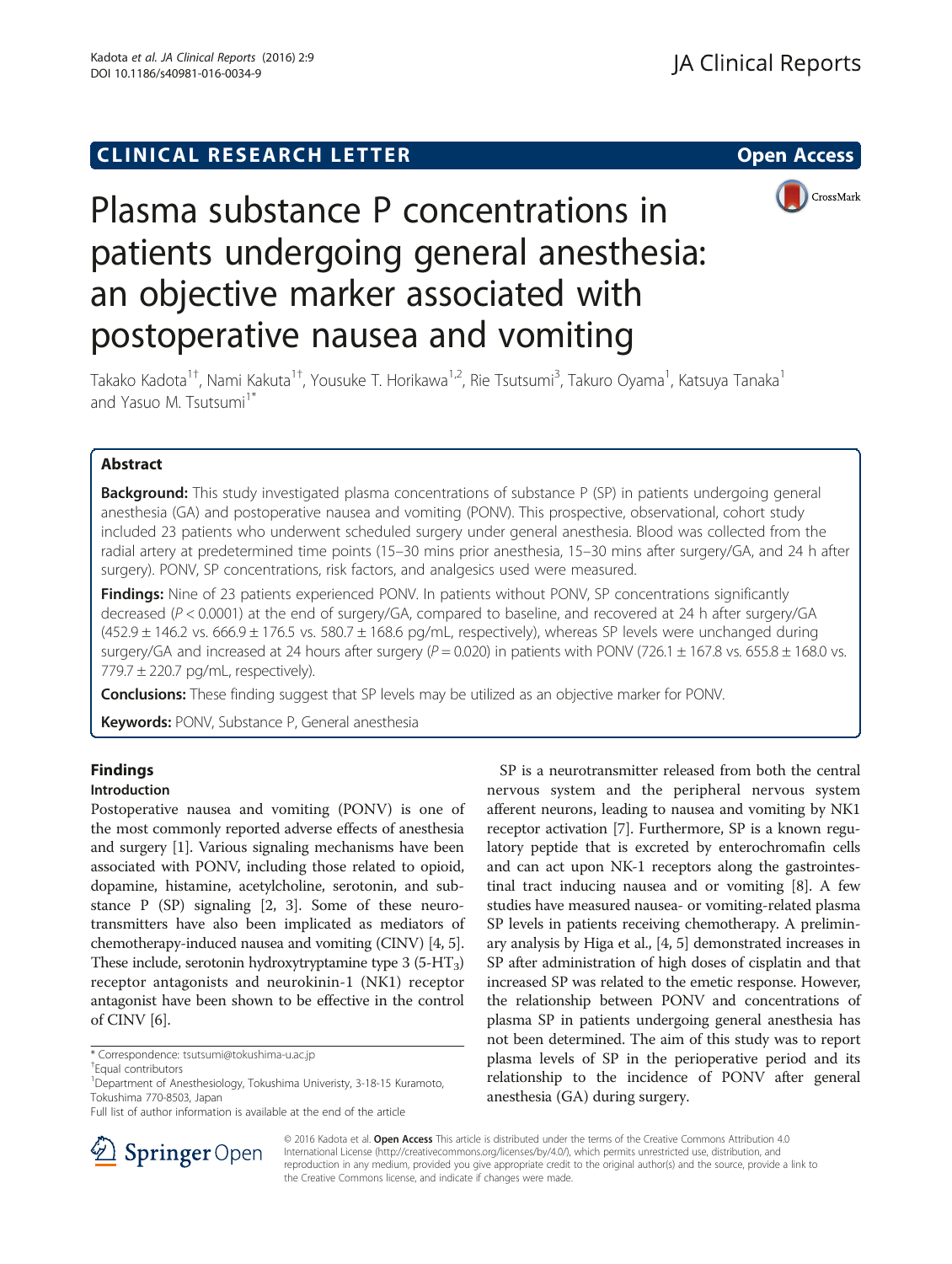#### Methods

This pilot study, conducted from July through October 2014, was approved by the Human Research Ethics Committee of the Tokushima University registered in a clinical trials database (UMIN000015318). Written informed consent was obtained from all patients. We included 23 patients, ASA grade I-II, who were undergoing elective laparoscopic gynecologic surgical procedures with general anesthesia. Apfel scores were documented on all patients [[9\]](#page-3-0).

Anesthesia was induced with remifentanil (0.3 to  $0.5 \mu$ g/kg/min), propofol (1.0 to 2.0 mg/kg), and rocuronium (0.8 mg/kg) and maintained with sevoflurane (1.0 to 2.0 %) in an oxygen and air mixture and remifentanil (0.1 to 0.5 μg/kg/min); incremental doses of rocuronium were used as necessary for muscle relaxation. Blood was collected from the radial artery at predetermined time points (15–30 min prior anesthesia, 15–30 min after surgery/GA prior to returning to the PACU, and 24 h after surgery). The plasma was immediately separated by centrifugation and stored at -20 °C until extraction. SP concentrations in samples of plasma were measured by ELISA, following the manufacturer protocol (Abcam, Cambridge, MA). All samples were assayed in duplicate.

PONV was determined by modified PONV scale developed by Wengritzky et al. [\[10](#page-3-0)] utilization of a nausea score between 0 and 3: 0 = absence of nausea,  $1 =$  mild nausea,  $2 =$  moderate nausea,  $3 =$  severe nausea. A blinded physician who was not involved within the anesthesia visited and asked the patients 24 h after general anesthesia, the number of vomitus and the highest nausea score during the past 24 h. Any nausea score greater than one or any vomitus was considered PONV. Patients were given metoclopramide as a rescue antiemetic as needed.

#### Statistical analysis

This pilot study without prior power calculation used a sample size of 23 similar to a study performed in CINV experiments [\[6\]](#page-3-0). Statistical analyses were performed using Prism version 6.0 software (GraphPad Software, Inc., La Jolla, CA). Data were expressed as the mean ± SD. Analysis was performed using the Mann–Whitney U test for independent data and the Friedman test for paired data. Values of  $P < 0.05$  were considered statistically significant.

## Results

Twenty-three patients undergoing laparoscopic gynecological surgery with general anesthesia participated in this study, and all patients completed the study. Patient characteristics and individual results are presented in Table 1. Nine of 23 patients experienced PONV. Demographic data of two groups  $[PONV(-)]$  and  $PONV(+)]$  patients are reported in Table [2](#page-2-0).

Table 1 Patient characteristics and individual results

| Patient<br>number | Apfel<br>score | ASA<br>PS       | Age<br>(y) | BMI<br>(kg/m <sup>2</sup> ) | Baseline<br>substance<br>$P$ (pg/mL) | PONV<br>(yes/no) |
|-------------------|----------------|-----------------|------------|-----------------------------|--------------------------------------|------------------|
| $\mathbf{1}$      | 3              | $\overline{1}$  | 42         | 22.0                        | 530.7                                | No               |
| $\overline{2}$    | $\overline{2}$ | $\lvert \rvert$ | 49         | 19.0                        | 492.5                                | No               |
| 3                 | 3              | $\mathsf{II}$   | 64         | 22.2                        | 782.8                                | No               |
| $\overline{4}$    | $\overline{2}$ | $\mathsf{II}$   | 51         | 23.3                        | 808.1                                | No               |
| 5                 | $\overline{2}$ | L               | 38         | 21.5                        | 870.1                                | Yes              |
| 6                 | $\overline{2}$ | I               | 41         | 27.1                        | 423.7                                | No               |
| 7                 | $\overline{2}$ | $\mathsf{II}$   | 56         | 26.4                        | 620.4                                | No               |
| 8                 | 3              | $\overline{1}$  | 41         | 24.0                        | 726.3                                | Yes              |
| 9                 | $\overline{2}$ | $\mathsf{II}$   | 51         | 21.4                        | 862.5                                | No               |
| 10                | 3              | L               | 34         | 19.1                        | 868.3                                | No               |
| 11                | $\overline{2}$ | $\mathsf{II}$   | 55         | 25.5                        | 731.2                                | Yes              |
| 12                | $\overline{2}$ | $\mathsf{II}$   | 29         | 18.3                        | 870.1                                | No               |
| 13                | $\overline{2}$ | L               | 26         | 21.2                        | 620.1                                | No               |
| 14                | $\overline{2}$ | L               | 33         | 21.7                        | 907.6                                | No               |
| 15                | 3              | $\mathsf{II}$   | 32         | 28.7                        | 525.9                                | Yes              |
| 16                | 3              | $\mathsf{II}$   | 42         | 24.7                        | 480.1                                | Yes              |
| 17                | $\overline{4}$ | $\mathsf{II}$   | 37         | 19.5                        | 837.9                                | Yes              |
| 18                | 1              | $\mathsf{II}$   | 50         | 24.9                        | 470.8                                | No               |
| 19                | 3              | L               | 40         | 20.1                        | 617.9                                | Yes              |
| 20                | 3              | $\mathsf{II}$   | 68         | 23.7                        | 737.5                                | Yes              |
| 21                | 3              | $\overline{1}$  | 45         | 29.3                        | 1008.1                               | Yes              |
| 22                | $\overline{2}$ | $\mathsf{II}$   | 61         | 15.4                        | 467.8                                | No               |
| 23                | 4              | I               | 27         | 30.7                        | 610.6                                | No               |

ASA PS American Society of Anesthesiologist Physical Status, BMI body mass index, PONV postoperative nausea and vomiting

There were no differences in SP levels at baseline before anesthesia between PONV(-) and PONV(+) patients  $(666.9 \pm 176.5 \text{ vs. } 726.1 \pm 167.8 \text{ pg/mL}, \text{ respectively, } P =$ 0.53), whereas SP levels of  $PONV(+)$  patients were higher than those of PONV(-) patients both at the end of surgery  $(655.8 \pm 168.0 \text{ vs. } 452.9 \pm 146.2 \text{ pg/mL}, \text{ respectively, } P =$ 0.006) and 24 h after surgery  $(779.7 \pm 220.7 \text{ vs. } 580.7 \pm 120.7 \text{ vs. } 220.7 \pm 120.7 \text{ vs. } 220.7 \pm 120.7 \text{ vs. } 220.7 \pm 120.7 \text{ vs. } 220.7 \pm 120.7 \text{ vs. } 220.7 \pm 120.7 \text{ vs. } 220.7 \pm 120.7 \text{ vs. } 220.7 \pm 120.7 \text{ vs. } 220.7 \pm 1$ 168.6 pg/mL, respectively,  $P = 0.039$ ; Fig. [1](#page-2-0)). In the PONV(-) patient group, SP concentrations were significantly decreased at the end of surgery  $(P < 0.0001)$  when compared with pre-anesthesia levels, and returned to baseline levels 24 h after surgery  $(P = NS)$ . However, SP concentrations in PONV(+) patients were not significantly decreased at the end of surgery and then continued to increase 24 h later when compared to post-operative levels (Fig. [1](#page-2-0);  $P = 0.020$ ). Four out of nine PONV (+) patients required rescue emetic following anesthesia.

### **Discussion**

Given the importance of SP in the pathogenesis of PONV, we hypothesized that SP could be used to identify patients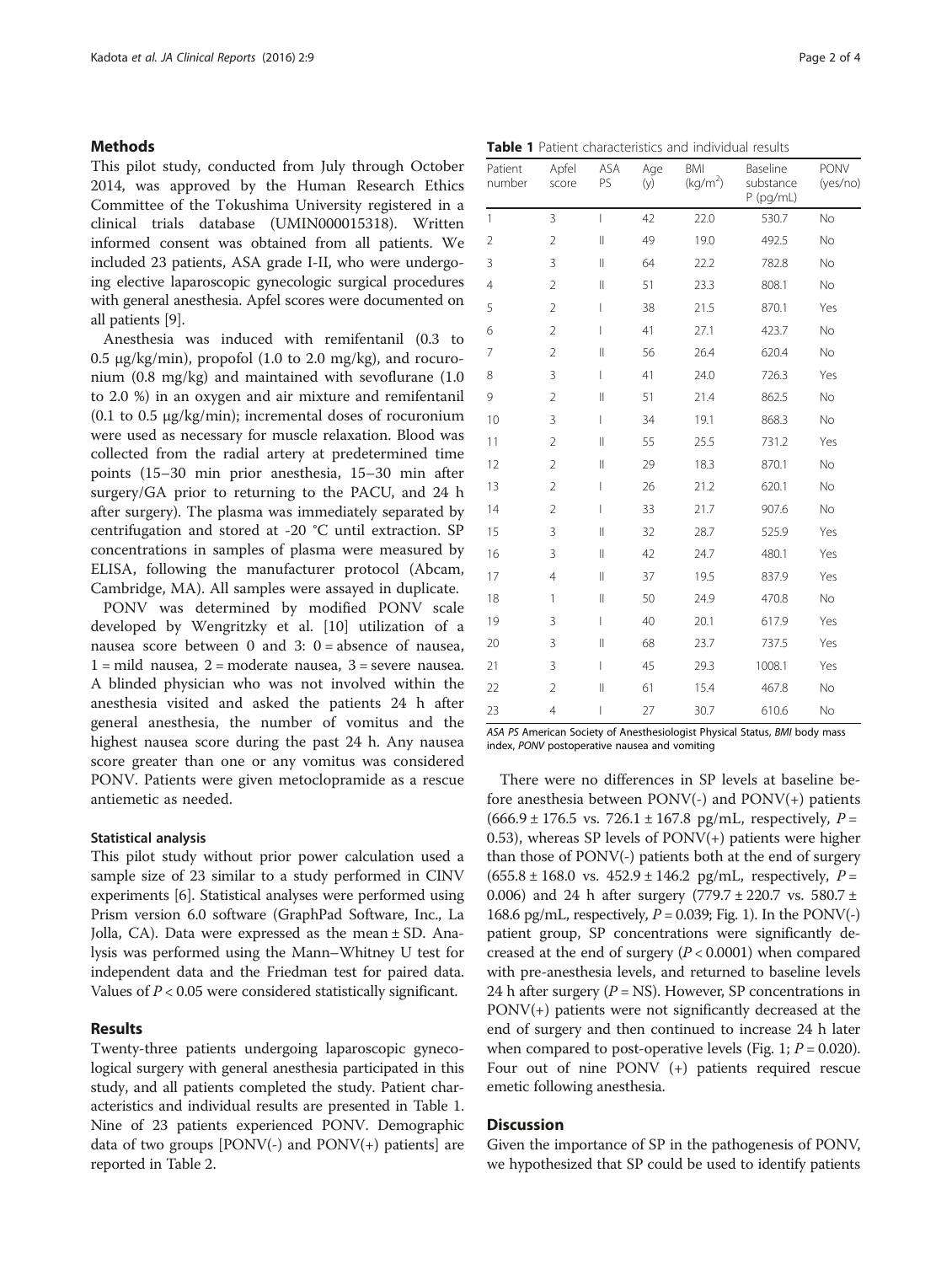#### <span id="page-2-0"></span>Table 2 Patient demographics

|                                 | PONV(-) group | $PONV(+)$ group |
|---------------------------------|---------------|-----------------|
| Patients                        | $n = 14$      | $n = 9$         |
| Duration of anesthesia, min     | $168 \pm 29$  | $159 \pm 30$    |
| Intraoperative remifentanil, mg | $1.9 \pm 0.7$ | $2.0 + 0.4$     |
| Blood loss, mL                  | $41 \pm 10$   | $50 \pm 50$     |
| Fluid volume, mL                | $918 \pm 183$ | $866 \pm 313$   |
| Risk factor                     |               |                 |
| Tobacco use (n)                 | 3/14          | 1/9             |
| History of motion sickness (n)  | 3/14          | 4/9             |
| Postoperative opioids (n)       | 4/14          | 5/9             |
| Woman (n)                       | 14/14         | 9/9             |
| Apfel score (0/1/2/3/4)         | 0/1/9/3/1     | 0/0/2/6/1       |
| Analgesics used postoperatively |               |                 |
| Diclofenac                      | $5 + 13$      | $9 + 12$        |
| Flurbiprofen axetil             | $20 + 42$     | $18 \pm 32$     |
| Pentazocine                     | $3 \pm 8$     | 3 ± 18          |

Data are expressed as mean  $\pm$  SD (range) or number of patients PONV postoperative nausea and vomiting

with a high risk of developing PONV induced by general anesthesia. Analysis of data from our present study suggests that SP remains unchanged at the end of anesthesia and then increases over the subsequent 24 h correlating with PONV, whereas SP decreased at the end of anesthesia and recovered after 24 h in patients without PONV. These results suggest that peri and post-operative



SP levels may help predict the need of prophylaxis and/or continued monitoring for PONV.

SP concentration as an indicator of pain intensity has been measured in other samples including cerebrospinal fluid (CSF), urine, and wound exudate [\[11](#page-3-0)–[14\]](#page-3-0). To date, no studies have investigated plasma SP levels and its relationship to PONV after general anesthesia. However, SP signaling is not a novel mechanism in PONV. Numerous clinical studies have utilized antagonist against SP and have shown improvement over placebo [[15\]](#page-3-0) or even ondansetron [[16\]](#page-3-0). Sjostrom et al., [[11](#page-3-0)] demonstrated that CSF concentrations of SP following abdominal surgery and general anesthesia revealed no statistically significant changes following the procedure. However, SP concentrations have been shown to increase following spinal anesthesia in CSF [[12](#page-3-0)] and in wound exudates [\[13](#page-3-0)]. Furthermore, urinary SP levels increased and then declined after epidural anesthesia [\[14\]](#page-3-0). Although these studies primarily did not investigate PONV, they investigated indirectly the effects of anesthesia on SP. Similarly, CINV investigations also revealed increases in SP following various chemotherapies [[6](#page-3-0)].

Our results suggest that peri-operatively SP is not being expressed in PONV(-) patients as a significant decrease in SP is observed similar to non-cisplatin induced CINV [[4\]](#page-3-0), however, patients who expressed PONV continued to express SP peri- and postoperatively. Interestingly, all patients who developed PONV had Apfel scores of greater than or equal to 2, which correlates to a 39 % risk [\[9](#page-3-0)], although many with similar scores did not develop PONV. This novel, although preliminary, finding suggests that assessment of SP may result in a relatively accurate predictor of emetic symptoms induced by general anesthesia.

This study has some limitations. Higa et al., [\[6\]](#page-3-0) measured serum SP levels in patients receiving chemotherapy, baseline SP levels were relatively higher among women and younger patients and are associated with higher risk of developing CINV. As our study had enrolled adult female patients undergoing laparoscopic gynecological surgery, differences may have been detected at peri- and post-operative periods. The results of this study might not be generalizable to other patient populations such as male, children, and other surgical procedures. Additional studies designed to investigate in the SP activity would be useful on this issue. Furthermore, our baseline SP values are higher than previously published values [\[6](#page-3-0)]. This is likely a result of different assaying systems and their sensitivities. Finally, nausea is a highly variable, patient-specific, and highly difficult symptom to quantify affecting our results. Utilizing a simple modified PONV scale allowed the incorporation of patients who may have not qualified as PONV in more stringent scales.